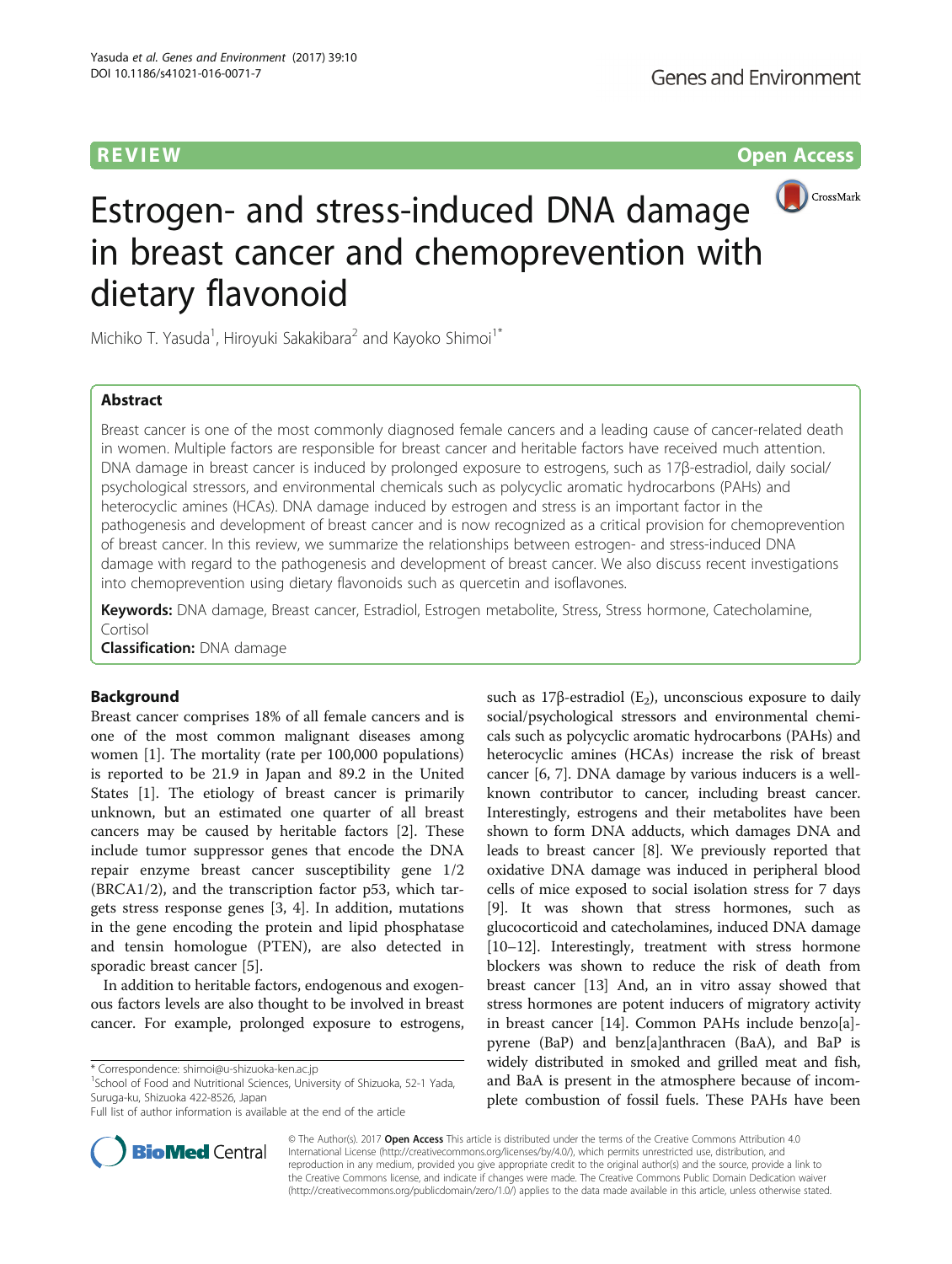<span id="page-1-0"></span>shown to initiate cancer (including breast cancer) by inducing DNA damage, such as the formation of DNA adducts, in various tissues [\[15](#page-6-0)–[18](#page-6-0)]. Indeed, PAHs have been widely used to experimentally induce breast carcinogenesis [\[6\]](#page-6-0). HCAs are a group of mutagenic compounds that are formed during a reaction between amino acids, creatine/creatinine and sugar at high temperatures; therefore, they are found in well-cooked meats [[19](#page-6-0)]. These compounds include 2-amino-1-methyl-6-phenylimidazo  $[4,5-b]$  pyridine (PhIP), which is a carcinogen that increases the risk of breast cancer by inducing DNA damage [[20, 21\]](#page-6-0). The mechanism by which these inducers evoke breast cancer remains unknown, but DNA damage is commonly regarded as an important contributor to breast cancer.

DNA damage occurs often and is usually repaired by intracellular DNA repair mechanisms. If DNA repair mechanisms fail, then cells are programmed to undergo apoptosis. However, if apoptosis is prevented, somatic mutations continue to accumulate, leading to cancer initiation and progression [\[22, 23](#page-6-0)]. DNA damage has been shown to trigger various cellular responses such as DNA repair, activation of cell cycle checkpoints, and apoptosis. Activation of checkpoints delays cell cycle progression to facilitate DNA repair or eliminate damaged cells through apoptosis. Defects in these processes contribute to the initiation of cancer, and people with inherited DNA repair deficiency are predisposed to developing cancer [[24](#page-6-0), [25\]](#page-6-0).

As shown in Fig. 1, PAHs, estrogens, estrogen metabolites, physical/psychological stress induce DNA damage in breast cancer, and the accumulation can lead to an increase in breast cancer risk [\[26](#page-6-0), [27](#page-6-0)]. For decades, researchers have investigated estrogen-dependent breast cancer and the underlying mechanisms have been elucidated in detail. More recently, attention has focused on how physical/psychological stresses induce DNA damage



and recent reports have shown that stress alters DNA repair mechanisms [\[28](#page-6-0), [29\]](#page-6-0).

Stress-mediated DNA damage plays an important role in the pathogenesis and development of breast cancer in addition to estrogen-mediated DNA damage. Studying the relationship between stress-mediated and estrogenmediated DNA damage in relation to breast cancer has been recognized as a critical provision for the chemoprevention of breast cancer. In this review, we aim to consolidate the published findings regarding the relationships between estrogen-mediated and stress-mediated DNA damage in relation to the pathogenesis and development of breast cancer. We also introduce recent findings about the chemoprevention of breast cancer with dietary flavonoids such as quercetin and isoflavones.

# Estrogen and breast cancer

Steroid hormones are important markers of breast cancer status [\[30, 31\]](#page-6-0), particularly estrogens and their metabolites, which increase the risk of breast cancer [\[32](#page-6-0)]. Estrogens are endogenous sex hormones and play important roles in the development and maintenance of reproductive organs and tissue differentiation [[33\]](#page-6-0). High estrogen levels in the breast are associated with an increased cancer risk in women after menopause and elevation of plasma estrogen levels was associated with breast cancer development [[30, 34](#page-6-0)–[36\]](#page-6-0). We previously described that the causes of estrogen-related breast cancer can be divided into two factors [[37\]](#page-6-0). One is the induction of excess proliferation by estrogen receptor (ER) signaling and disrupted DNA repair resulting in the accumulation of DNA damage [[38, 39](#page-6-0)]. The second is DNA damage caused by estrogen-derived metabolites modified by the cytochrome P450 (CYP) 1 family. Metabolism of estrogen is also a key factor in ER-independent carcinogenic effects [[40\]](#page-6-0).

The most common estrogen in breast tissue is  $E_2$ , which is mainly produced by ovarian steroidogenesis in premenopausal women. There are two pathways leading to DNA damage by  $E_2$ : (1) the release of estrogen-DNA adducts from the DNA backbone leaving depurinated sites prone to errors in DNA repair and mutations, and (2) generation of reactive oxygen species (ROS), such as superoxide anion, produced by redox-cycling of catechol estrogens, which cause oxidative DNA damage [\[40\]](#page-6-0). The metabolism pathways of estrogen are extremely complex, and involve the production of many metabolites by many enzymes (Fig. [2\)](#page-2-0). Endogenous  $E_2$  is hydroxylated to catechol estrogens 2-OH $E_2$  and 4-OH $E_2$  by CYP1A1 and CYP1B1, respectively [[41, 42\]](#page-6-0). Catechol estrogens are then methylated by catechol-O-methyltransferase (COMT) to 2-methoxy- $E_2$  and 4-methoxy- $E_2$ , respectively. 2-methoxy- $E_2$  can inhibit angiogenesis and sup-presses tumor growth [\[43\]](#page-6-0). One active metabolite is  $E_2$ -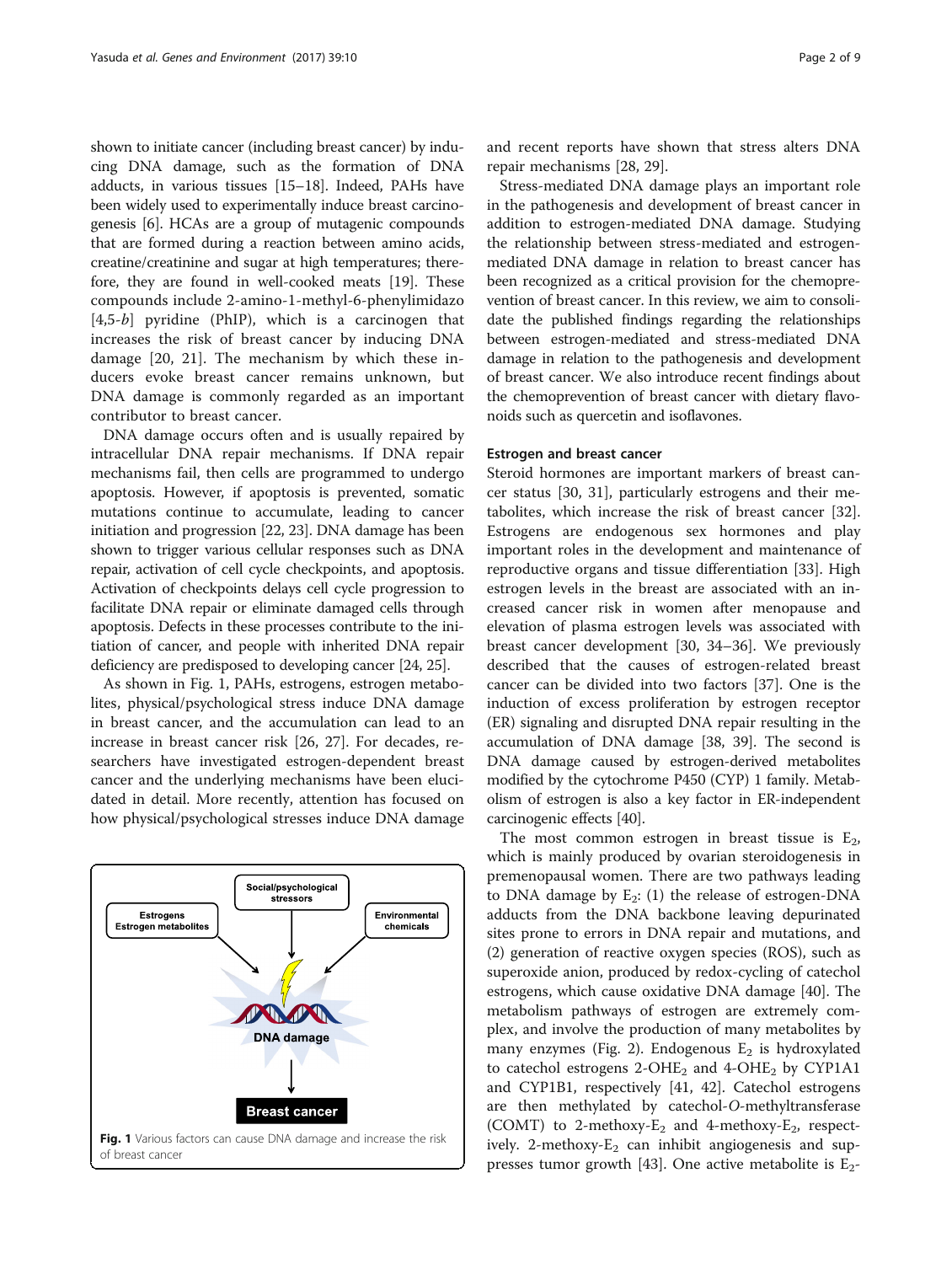<span id="page-2-0"></span>

3,4-quinone  $(E_2-3,4-Q)$ , which is produced by the oxidation of  $4$ -OHE<sub>2</sub> by any oxidative enzyme or metal ion [[44, 45\]](#page-6-0).  $E_2$ -3,4-Q can react with DNA directly and bind covalently to guanine and/or adenine, destabilizing the glycosylated bond [[46](#page-6-0)–[48](#page-6-0)]. In vitro and in vivo investigations have demonstrated that the unstable adducts of  $E_2$ metabolite, 4-OHE<sub>2</sub>-1- $N^7$ -guanine, and 4-OHE<sub>2</sub>-1- $N^3$ adenine adducts, can be depurinated at the glycoside bond, creating potentially mutagenic abasic sites [[35, 49](#page-6-0)–[51](#page-6-0)]. Wen et al. reported that the accumulation of catechol estrogens in breast tissue in response to increased CYP1B1 and reduced COMT expression can increase breast cancer risk [[52\]](#page-6-0). We previously reported that  $4$ -OHE<sub>2</sub> and COMT inhibitors can induce phosphorylated histone H2AX, a marker of DNA damage, in human MCF-7 breast cancer cells [\[27](#page-6-0)]. These findings support the significant role of estrogen metabolites in breast cancer development.

The reduction of estrogen quinones to hydroquinones and catechols can produce ROS, such as 8-oxo-7, 8-dihydro-2′-deoxyguanosine (8-oxo-dG), that cause oxidative DNA damage [[53, 54\]](#page-7-0). Frequent errors in DNA repair can lead to the accumulation of point mutations over a long period of time. Once these mutations cause sufficient DNA damage, the risk of breast cancer is elevated [[55\]](#page-7-0).

# Stress and breast cancer

Stress is a state of threatened homeostasis provoked by various stressors. Physiological systems adapt to stress in various ways, including activation of the hypothalamuspituitary-adrenal axis (HPA) as well as the sympatheticadrenal-medullary (SAM) system, which stimulates the production of stress hormones. Prolonged or repeated activation of the HPA and SAM can interfere with their control of other physiological systems, increasing the risk of physical and psychiatric disorders [\[56, 57\]](#page-7-0). For several decades, studies have shown that psychological/ physiological stress can contribute to the development and progression of breast cancer [\[12](#page-6-0), [58](#page-7-0)–[61](#page-7-0)], although the precise mechanisms have not been fully elucidated.

Case studies have shown an increased risk of breast cancer among women with a previous adverse life event or multiple stressful life changes [\[62](#page-7-0)–[66\]](#page-7-0). Lillberg et al. investigated the relationship between stressful life events (such as divorce or separation, death of a loved one, loss of a job, increase in amount of work, interpersonal conflict, financial problems) and risk of breast cancer among 10,808 women from a Finnish Twin Cohort. They suggested a role for stressful life events in breast cancer etiology, and one of this mechanisms is associated with various hormonal secretion [[67](#page-7-0)]. Animal experiments have also demonstrated the promotion of breast cancer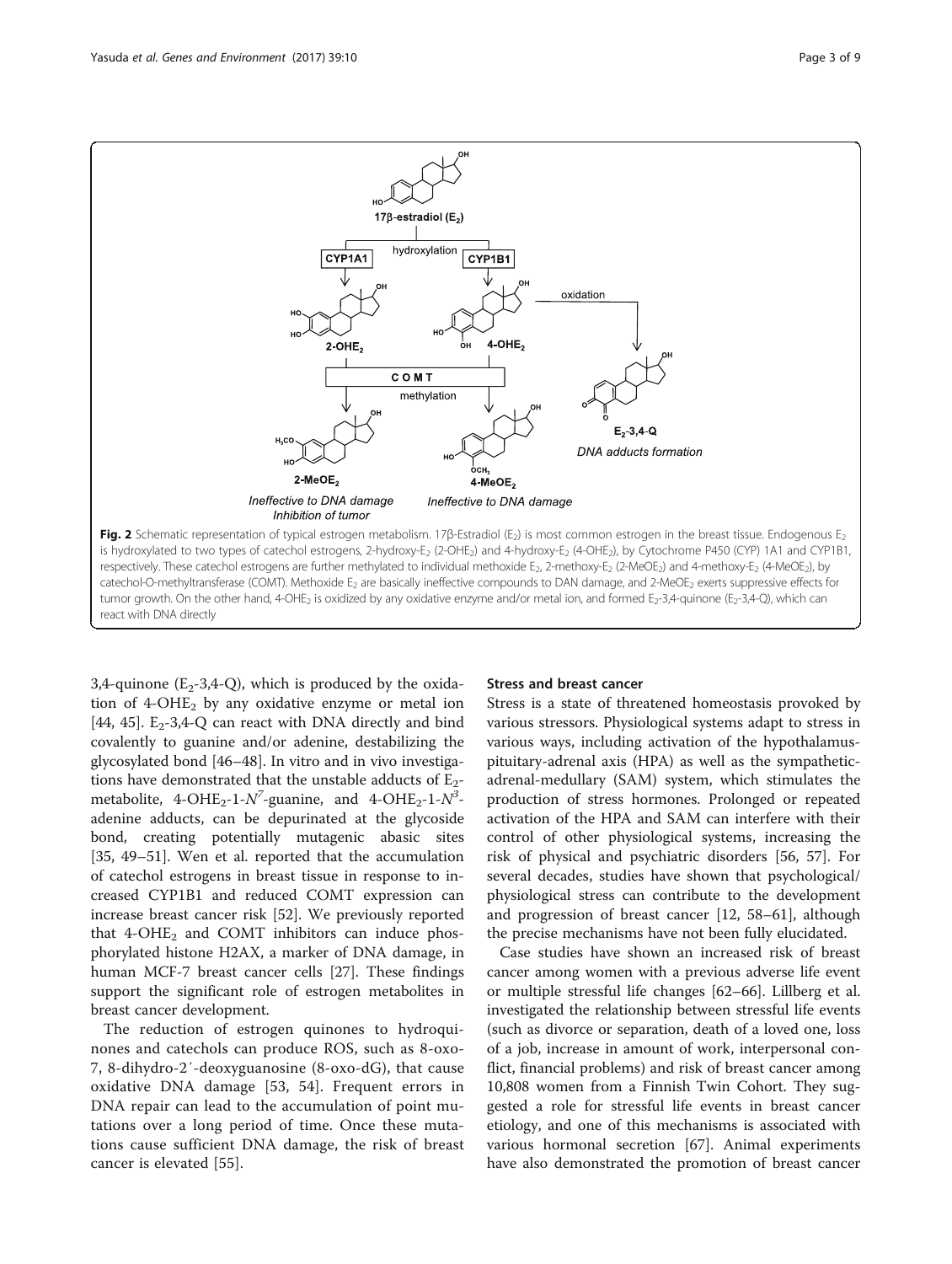by stress. For example, Hermes et al. and Williams et al. suggested that stress caused by social isolation increased the growth and malignancy of breast cancer tumors in rodents [[68, 69\]](#page-7-0). Chronic restraint stress has also been shown to increase the rate of primary tumor growth and cause primary tumor to become more metastatic in mouse models of breast cancer [\[70](#page-7-0), [71\]](#page-7-0).

Disturbed circadian rhythm caused by working night shifts has been implicated as a potential risk factor for endocrine-related cancers such as breast cancer [\[72](#page-7-0)–[74](#page-7-0)]. Figueiro et al. reported that exposure to light during the night increased cortisol levels in humans [\[75](#page-7-0)]. In addition, the international Agency for Research on Cancer has concluded that shift-work is potentially carcinogenic to humans [\[76\]](#page-7-0).

One possible contributor to stress-induced cancer is the production of stress hormones, such as glucocorticoids (cortisol for humans, corticosterone for rodents) and catecholamines (adrenaline and noradrenaline), which cause damage to DNA [[77, 78\]](#page-7-0). Exposure to physiological/psychological stress induces the production of stress hormones, which bind directly to the cell surface via their specific receptors. Receptor activation induces various cellular responses [\[79\]](#page-7-0). Okamoto et al. and Djelic et al. reported that noradrenaline induces DNA breaks and produces ROS [\[80](#page-7-0), [81\]](#page-7-0). Studies in humans and animals have demonstrated that exposure to stress can contribute to DNA damage [\[78, 82](#page-7-0)]. We also demonstrated that stress caused by social isolation induced oxidative DNA damage in mouse peripheral blood cells using a comet assay with formamidopyrimidine DNA glycosylase (FPG). FPG has N-glucosidase and AP-lyase activities that are specific for oxidative DNA damage [[9\]](#page-6-0). Flint et al. suggested that cortisol and catecholamines induce DNA damage and interfere with DNA repair, contributing to the transformation of murine 3T3 cells [[77\]](#page-7-0). Hara et al. confirmed that chronic stress causes DNA damage via catecholamine production using animal models and cell lines [[11,](#page-6-0) [83](#page-7-0)]. They suggested that activation of the β2-adrenaline receptor stimulates β-arrestin-1, activating Akt/Mdm2. Mdm2 is an E3-ubiquitin ligase and promotes the degradation of p53. Stimulation of this signaling pathway can cause DNA damage in the frontal cortex of the brain. These results provide evidence that exposure to chronic stress and continuous activation of the sympathetic nervous system can influence genomic integrity in various tissues.

We have previously reported that noradrenaline/adrenaline receptors can induce the activation of several signaling pathways in breast cancer cells to promote invasion [[84](#page-7-0)]. It remains unclear whether this pathway is stimulated by DNA damage caused by catecholamine in our report. However, we have shown that DNA damage is induced by noradrenaline/adrenaline receptors in nontumorigenic human breast cells [\[85](#page-7-0)], suggesting that stress and stress hormones play important roles in the initiation and development of breast cancer via DNA damage. Many studies have demonstrated that stress leads to stress hormone production, which increases the risk of breast cancer by DNA damage. However, further research is required to clarify the mechanisms underlying stress-induced breast cancer.

# Estrogen, stress, DNA damage, and cancer

The initiation and development of breast cancer can be promoted by DNA damage caused by estrogen metabolites and stress. We previously reported the synergistic effects of estrogen metabolites and stress hormones on DNA damage [\[85\]](#page-7-0). Combined exposure to 4-OHE2 and noradrenaline at the concentration where  $4$ -OHE<sub>2</sub> or noradrenaline alone did not cause DNA damage increased DNA damage, including the formation of AP sites and γ-H2AX in human mammary MCF-10A cells [[86, 87](#page-7-0)]. Based on these findings, we suggest that coexposure to estrogen metabolites and stress represents a novel risk factor in our daily life.

#### Chemoprevention with dietary flavonoid

Diets that are rich in fruit and vegetables have been proven to decrease cancer risk [\[88, 89](#page-7-0)]. In addition to beneficial nutrients such as vitamins and minerals, phytochemicals such as flavonoids and other phenolic compounds contribute to these protective effects. Flavonoids are the most common polyphenolic compounds found in plants. We have previously summarized the protective effects of flavonoids against breast cancer; many flavonoids can ameliorate breast cancer by regulating the activity of CYP1 enzymes in animals and humans [\[37](#page-6-0)]. Endogenous  $E_2$  is hydroxylated to catechol estrogens by CYP1 enzymes; CYP1A1 and CYP1A2 convert  $E_2$  to non carcinogenic 2-OHE<sub>2</sub>, and CYP1B1 converts  $E_2$  to car-cinogenic 4-OHE<sub>2</sub> [[41, 42](#page-6-0)]. Using ethoxyresorufin-Odeethylase, we have shown the effects of 18 flavonoids on CYP1 activity [\[90](#page-7-0)] and have summarized these findings in a previous review [[37\]](#page-6-0). The double bond between the C2- and C3-positions of the C-ring means that flavones and flavonols have a tendency to selectively inhibit CYP1B1 activity rather than flavanones. The methoxy substituent on the B-ring also contributes to the strong inhibitory effects on CYP1 activity; acacetin, diosmetin, chrysoeriol, isorhamnetin, tamarixetin, and kaempferide all have strong inhibitory effects on CYP1B1 activity.

The regulation of DNA damage is critical for the chemoprevention of estrogen- and stress-dependent breast cancer. Quercetin, including aglycone and its glycosides, is one of the most well researched dietary flavonoids, and abundant in onions. Their beneficial effects on the prevention of various diseases and bioavailability have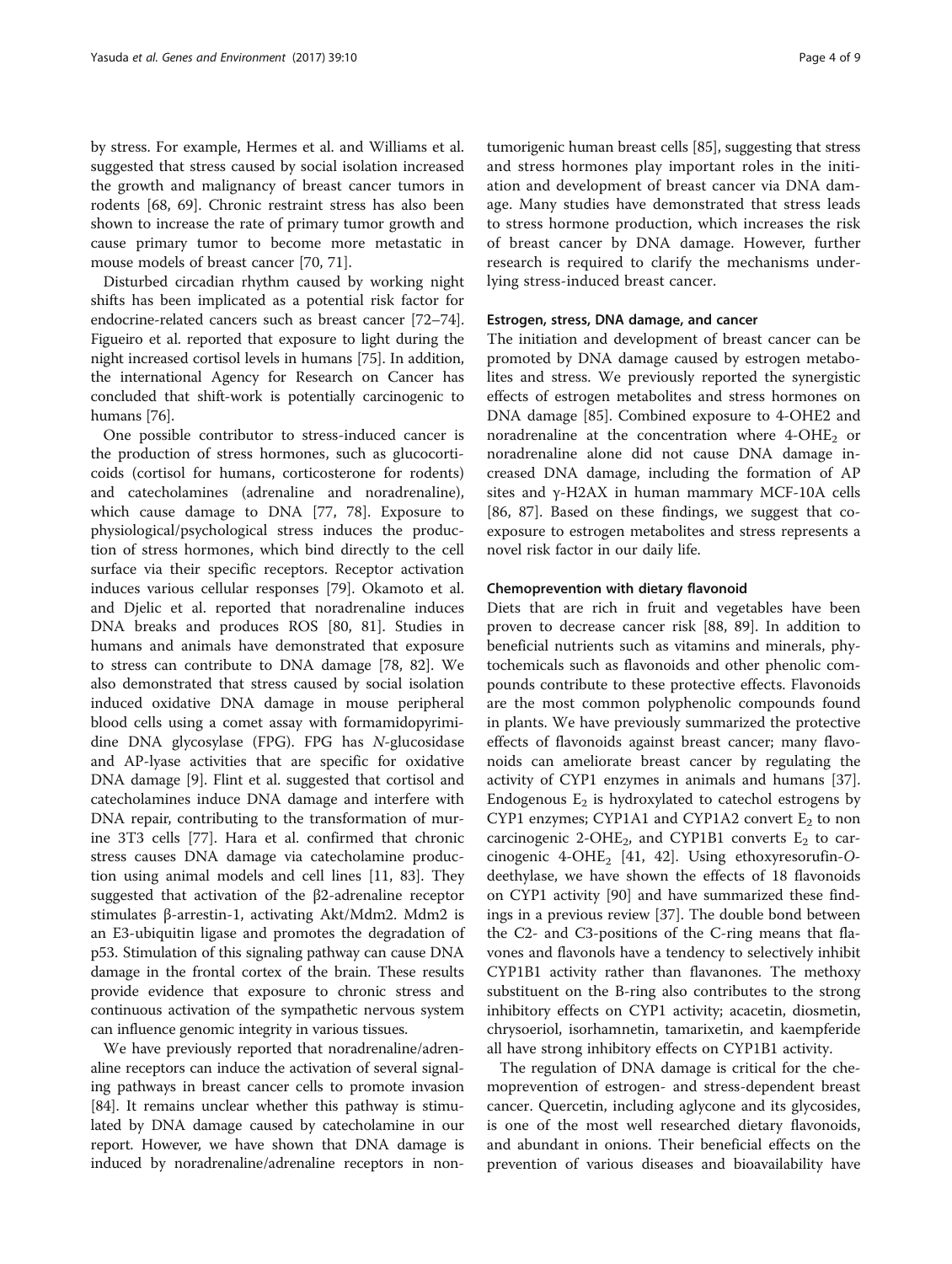<span id="page-4-0"></span>been well studied [[91](#page-7-0)–[95](#page-7-0)], and we show the schematic representation of typical quercetin metabolism in Fig. 3. We have investigated the effects of quercetin and its principal metabolite quercetin-3-O-glucuronide, on breast cancer and found that these flavonoids can decrease 4-OHE2 and noradrenaline-induced DNA damage by preventing the binding of noradrenaline to the adrenaline receptor [[85](#page-7-0)]. Conversely, a high-dose of quercetin is known to induce oxidative DNA damage [[96](#page-7-0), [97](#page-7-0)]. Yamashita et al. found that 10–100 μM of quercetin induced DNA damage [[96](#page-7-0)] and Murota et al. reported that the major circulating forms of quercetin in human plasma (quercetin sulfate and glucuronide) are present at concentrations of 0.1– 1 μM [[98](#page-7-0)]. The average dietary intake of quercetin is 16 mg/day, which is a safe concentration regarding DNA damage and could prevent various diseases [[96](#page-7-0)]. We have also shown that noradrenaline induces ROS production, MAPKs activation, pro-tumorigenic gene expression, and invasion in breast cancer MDA-MB-231 cells, but not in non-tumorigenic MCF-10A cells. In addition, 0.1 μM of the quercetin metabolite quercetin-

3-O-glucuronide suppresses these responses by influencing the adrenaline receptor [\[84](#page-7-0)]. Following onion consumption, 1 μM of quercetin-3-O-glucuronide is detected in human plasma (500 g, two onions, containing quercetin glycosides equivalent to 150 mg quercetin aglycone) [[98\]](#page-7-0), and to our knowledge, we were the first to demonstrate the inhibitory action of quercetin-3-Oglucuronide at concentrations detectable in human plasma after onion consumption. Noradrenaline stimulates proliferation and promotes migration of MDA-MB-231 human breast cancer cells by activating many signaling pathways [\[84](#page-7-0), [99](#page-7-0)]. Stress hormone-induced DNA damage may contribute to cancer risk. Thus, blocking interaction of noradrenaline with its receptor using quercetin metabolites may suppress various cancer-causing pathways. Taken together, these findings suggest that dietary intake of quercetin may be a powerful chemopreventive factor for estrogen- and/or stress-related breast cancer.

Phytoestrogens are compounds of plant origin with estrogen-like activity. They act as weak agonists, antagonists, or modulators of human ERs. Isoflavones are



Fig. 3 Schematic representation of typical quercetin metabolism. Quercetin is one of the major flavonoids, and present in plant foods, principally as glycosides such as quercetin-3-O-glucoside (isoquercitrin), −3-O-rutinoside (rutin) and -4′-O-glucoside. When consumed, quercetin glycosides are deglycosylated into their aglycone form (quercetin) by mucosal and bacterial enzymes in the alimentary canal. Subsequently, quercetin aglycone is metabolized to glucuronidated and/or sulfated derivatives (ex. Quercetin-3-O-glucronide and -3′-O-sulphate) by sulfotransferase (SULT) and uridine 5′ diphospho-glucuronosyltransferase (UGT), respectively. Additionally, quercetin aglycone is also methylated to methoxide quercetin such as tamarixetin and isorhamnetin by catechol-O-methyl transferase (COMT), and further glucronidated. Hece, the glucuronidated and/or sulfated derivatives may be more appropriate metabolites for quercetin aglycone for evaluation of the beneficial effects of quercetin under physiological conditions than their glycosides and aglycone form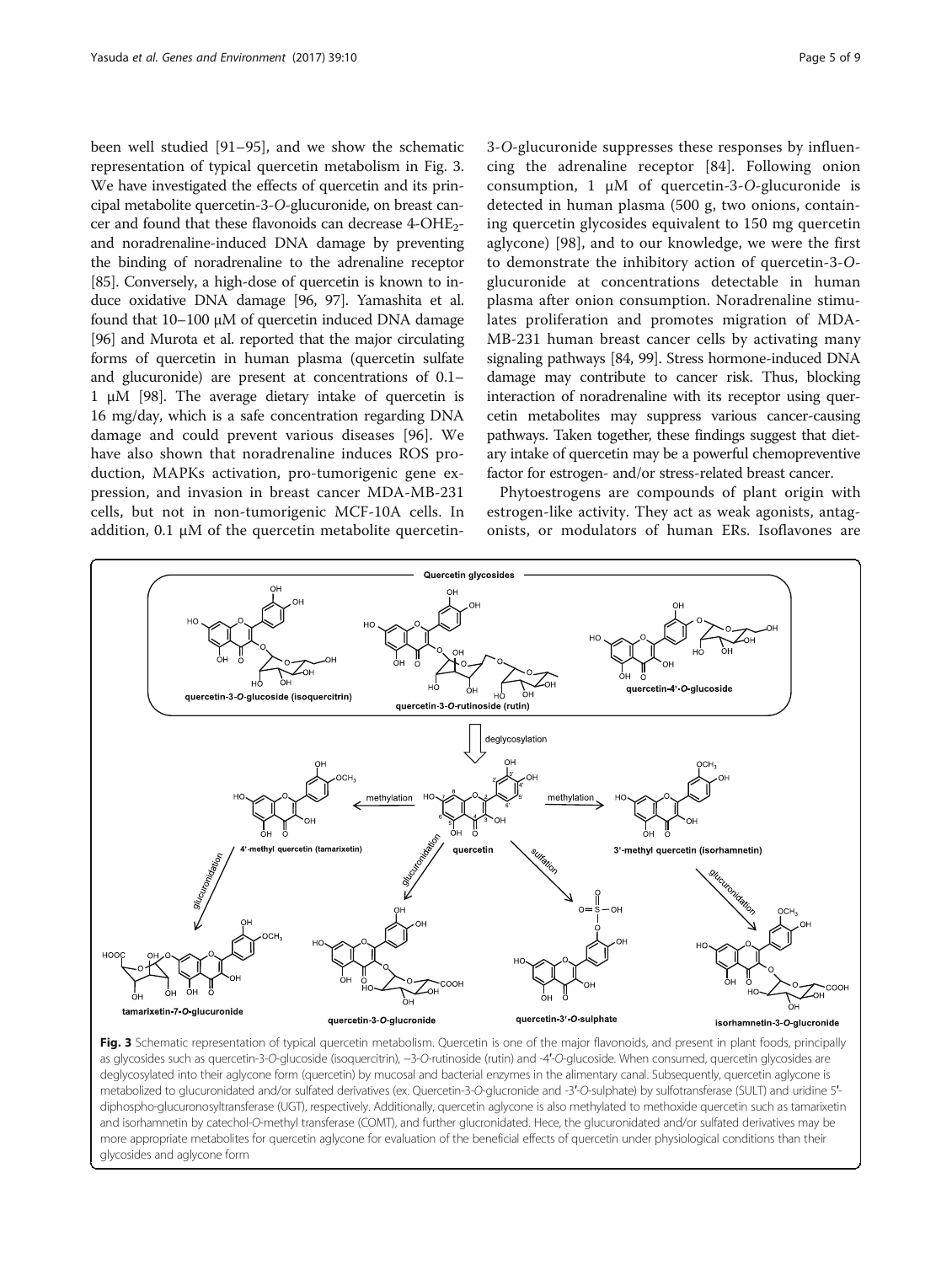<span id="page-5-0"></span>

phytoestrogens and they are found in soybeans. Isoflavones such as genistein and daidzein, and the metabolite equol can bind to ERs [\[100\]](#page-7-0) and have chemopreventive or the opposite effects on breast cancer [[37,](#page-6-0) [101\]](#page-8-0). In addition, genistein modulates CYP1 expression and DNA damage in breast cells. Wei et al. suggested that physiological concentrations of genistein  $(5 \mu M)$  induce ROS production and stimulate breast cancer cell proliferation by inducing CYP1B1 expression [[102\]](#page-8-0). However, Leung et al. reported that oxidative DNA damage caused by PAH was inhibited by genistein  $(5 \mu M)$  in human breast cells by suppressing CYP1 [[103\]](#page-8-0). These findings showed that genistein can both increase and decrease the risk of breast cancer. Taken together, the roles of isoflavones in breast cancer remain unclear and further research is required to elucidate them.

# Conclusion

Studies have identified various risk factors for breast cancer, and many have supported the hypothesis that estrogen metabolites and stress are key risk factors for breast cancer. Although the mechanisms through which estrogens and stress contribute to breast cancer are complex, DNA damage is possibly involved. As summarized in Fig. 4, a part of these signaling pathways were investigated so far. Estrogen metabolite and stress hormone activates Ataxia telangiectasia mutated (ATM) [\[27,](#page-6-0) [85\]](#page-7-0), and stress hormones are recognized by each receptor, followed by activation of the

downstream pathways [\[11](#page-6-0), [77\]](#page-7-0), resulting in induction of DNA damage. Elucidating the underlying mechanisms in more detail will be of crucial importance for the development of therapeutic or preventative strategies targeting breast cancer.

# Acknowledgement

This review was supported by JSPS KAKENHI grant numbers 25882027 (MY) and 15H02899 (KS).

#### Authors' contributions

KS had the idea for this review, and KS & MY contributed to the design of the review. MY drafted the manuscript and designed Figs. [1](#page-1-0) and 4. HS designed Figs. [2](#page-2-0) and [3,](#page-4-0) and helped to draft the manuscript. KS and HS corrected the manuscript, and MY finally edited it. All authors read and approved the final manuscript, and confirmed they have contributed to the intellectual content of this paper.

#### Competing interests

The authors declare that they have no competing interests.

#### Author details

<sup>1</sup>School of Food and Nutritional Sciences, University of Shizuoka, 52-1 Yada, Suruga-ku, Shizuoka 422-8526, Japan. <sup>2</sup> Faculty of Agriculture, University of Miyazaki, 1-1 Gakuen-kibanadai-nishi, Miyazaki 889-2192, Japan.

# Received: 14 April 2016 Accepted: 8 December 2016 Published online: 01 February 2017

# References

- 1. McPherson K, Steel CM, Dixon JM. ABC of breast diseases. Breast cancerepidemiology, risk factors, and genetics. BMJ. 2000;321:624–8.
- 2. Lichtenstein P, Holm NV, Verkasalo PK, Iliadou A, Kaprio J, Koskenvuo M, et al. Environmental and heritable factors in the causation of cancer– analyses of cohorts of twins from Sweden, Denmark, and Finland. N Engl J Med. 2000;343:78–85.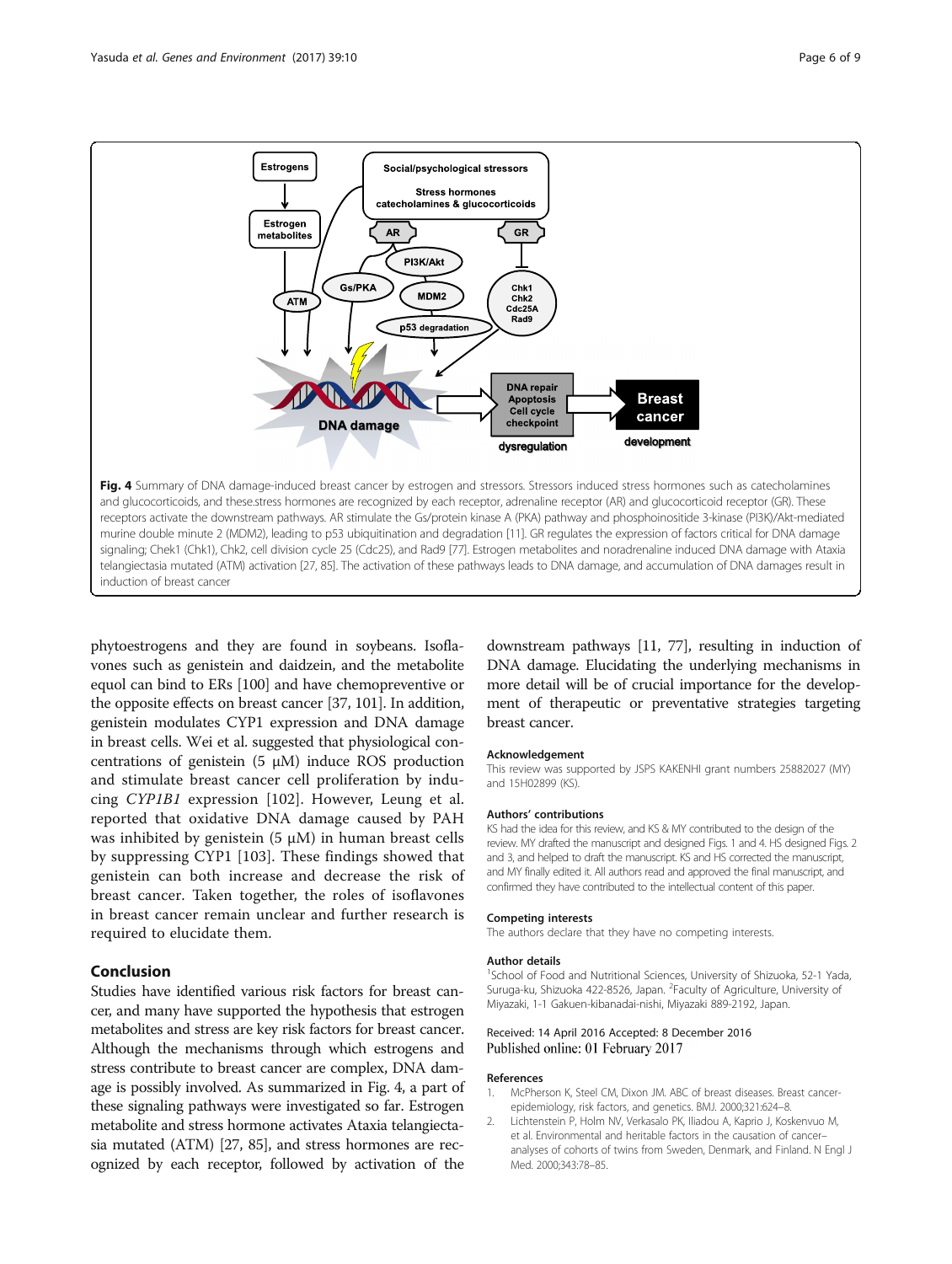- <span id="page-6-0"></span>3. Sibille-Hoang C, Froment O, Joos de ter Beerst A, Lepiece V, Huberlant G, Blauwaert G, et al. BRCA1 and BRCA2 mutations in Belgian families with a history of breast and/or ovarian cancer. Eur J Cancer Prev. 1998;7(Suppl 1):S3–5.
- 4. Lalloo F, Varley J, Ellis D, Moran A, O'Dair L, Pharoah P, et al. Prediction of pathogenic mutations in patients with early-onset breast cancer by family history. Lancet (London, England). 2003;361:1101–2.
- 5. Eng C. PTEN: one gene, many syndromes. Hum Mutat. 2003;22:183–98.
- 6. Morris JJ, Seifter E. The role of aromatic hydrocarbons in the genesis of breast cancer. Med Hypotheses. 1992;38:177–84.
- 7. Rohrmann S, Lukas Jung S-U, Linseisen J, Pfau W. Dietary intake of meat and meat-derived heterocyclic aromatic amines and their correlation with DNA adducts in female breast tissue. Mutagenesis. 2009;24:127–32.
- 8. Eliassen AH, Hankinson SE. Endogenous hormone levels and risk of breast, endometrial and ovarian cancers: prospective studies. Adv Exp Med Biol. 2008;630:148–65.
- Nishio Y, Nakano Y, Deguchi Y, Terato H, Ide H, Ilto C, et al. Social stress induces oxidative DNA damage in mouse peripheral blood cells. Genes Environ. 2007;29:17–22.
- 10. Flint MS, Bovbjerg DH. DNA damage as a result of psychological stress: implications for breast cancer. Breast Cancer Res. 2012;14:320.
- 11. Hara MR, Kovacs JJ, Whalen EJ, Rajagopal S, Strachan RT, Grant W, et al. A stress response pathway regulates DNA damage through β2 adrenoreceptors and β-arrestin-1. Nature. 2011;477:349–53.
- 12. Antonova L, Aronson K, Mueller CR. Stress and breast cancer: from epidemiology to molecular biology. Breast Cancer Res. 2011;13:208.
- 13. Powe DG, Voss MJ, Zänker KS, Habashy HO, Green AR, Ellis IO, et al. Betablocker drug therapy reduces secondary cancer formation in breast cancer and improves cancer specific survival. Oncotarget. 2010;1:628–38.
- 14. Drell TL, Joseph J, Lang K, Niggemann B, Zaenker KS, Entschladen F. Effects of neurotransmitters on the chemokinesis and chemotaxis of MDA-MB-468 human breast carcinoma cells. Breast Cancer Res Treat. 2003;80:63–70.
- 15. Wood AW, Huang MT, Chang RL, Newmark HL, Lehr RE, Yagi H, et al. Inhibition of the mutagenicity of bay-region diol epoxides of polycyclic aromatic hydrocarbons by naturally occurring plant phenols: exceptional activity of ellagic acid. Proc Natl Acad Sci U S A. 1982;79:5513–7.
- 16. Das M, Mukhtar H, Bik DP, Bickers DR. Inhibition of epidermal xenobiotic metabolism in SENCAR mice by naturally occurring plant phenols. Cancer Res. 1987;47:760–6.
- 17. Springer DL, Mann DB, Dankovic DA, Thomas BL, Wright CW, Mahlum DD. Influences of complex organic mixtures on tumor-initiating activity, DNA binding and adducts of benzo[a]pyrene. Carcinogenesis. 1989;10:131–7.
- 18. Ralston SL, Coffing SL, Seidel A, Luch A, Platt KL, Baird WM. Stereoselective activation of dibenzo[a, l]pyrene and its trans-11,12-dihydrodiol to fjord region 11,12-diol 13,14-epoxides in a human mammary carcinoma MCF-7 cell-mediated V79 cell mutation assay. Chem Res Toxicol. 1997;10:687–93.
- 19. Knize MG, Felton JS. Formation and human risk of carcinogenic heterocyclic amines formed from natural precursors in meat. Nutr Rev. 2005;63:158–65.
- 20. Sinha R, Gustafson DR, Kulldorff M, Wen WQ, Cerhan JR, Zheng W. 2-amino-1 methyl-6-phenylimidazo [4,5-b] pyridine, a carcinogen in high-temperaturecooked meat, and breast cancer risk. J Natl Cancer Inst. 2000;92:1352–4.
- 21. Steck SE, Gaudet MM, Eng SM, Britton JA, Teitelbaum SL, Neugut AI, et al. Cooked meat and risk of breast cancer–lifetime versus recent dietary intake. Epidemiology. 2007;18:373–82.
- 22. Bartek J, Lukas J. Chk1 and Chk2 kinases in checkpoint control and cancer. Cancer Cell. 2003;3:421–9.
- 23. Tao W. The mitotic checkpoint in cancer therapy. Cell Cycle Taylor Francis. 2014;4:1495–9.
- 24. Stuckey AR, Onstad MA. Hereditary breast cancer: an update on risk assessment and genetic testing in 2015. Am J Obstet Gynecol. 2015;213:161–5.
- 25. Brosens LAA, Offerhaus GJA, Giardiello FM. Hereditary colorectal cancer: genetics and screening. Surg Clin North Am. 2015;95:1067–80.
- 26. Korsh J, Shen A, Aliano K, Davenport T. Polycyclic aromatic hydrocarbons and breast cancer: a review of the literature. Breast Care (Basel). 2015;10:316–8.
- 27. Yamazaki S, Sakakibara H, Takemura H, Shimoi K. 4-hydroxyestradiol induces γ-H2AX in the presence of an inhibitor of catechol-O-methyltransferase in human breast cancer MCF-7 cells. Genes Environ. 2012;34:129–35.
- 28. Glaser R, Thorn BE, Tarr KL, Kiecolt-Glaser JK, D'Ambrosio SM. Effects of stress on methyltransferase synthesis: an important DNA repair enzyme. Health Psychol. 1985;4:403–12.
- 29. Flint MS, Carroll JE, Jenkins FJ, Chambers WH, Han ML, Baum A. Genomic profiling of restraint stress-induced alterations in mouse T lymphocytes. J Neuroimmunol. 2005;167:34–44.
- 30. Key T, Appleby P, Barnes I, Reeves G. Endogenous sex hormones and breast cancer in postmenopausal women: reanalysis of nine prospective studies. J Natl Cancer Inst. 2002;94:606–16.
- 31. Sephton SE, Sapolsky RM, Kraemer HC, Spiegel D. Diurnal cortisol rhythm as a predictor of breast cancer survival. J Natl Cancer Inst. 2000;92:994–1000.
- 32. Eliassen AH, Ziegler RG, Rosner B, Veenstra TD, Roman JM, Xu X, et al. Reproducibility of fifteen urinary estrogens and estrogen metabolites over a 2- to 3-year period in premenopausal women. Cancer Epidemiol Biomarkers Prev. 2009;18:2860–8.
- 33. Davis JW, Gut M, Lemon HM, Wotiz HH. Studies in steroid metabolism. V. The conversion of testosterone-4-C14 to estrogens by human ovarian tissue. J Biol Chem. 1956;222:487–95.
- 34. Thomas HV, Reeves GK, Key TJ. Endogenous estrogen and postmenopausal breast cancer: a quantitative review. Cancer Causes Control. 1997;8:922–8.
- 35. Yager JD, Davidson NE. Estrogen carcinogenesis in breast cancer. N Engl J Med. 2006;354:270–82.
- 36. Kaaks R, Rinaldi S, Key TJ, Berrino F, Peeters PHM, Biessy C, et al. Postmenopausal serum androgens, oestrogens and breast cancer risk: the European prospective investigation into cancer and nutrition. Endocr Relat Cancer. 2005;12:1071–82.
- 37. Takemura H, Sakakibara H, Yamazaki S, Shimoi K. Breast cancer and flavonoids - a role in prevention. Curr Pharm Des. 2013;19:6125-32.
- 38. Halazonetis TD, Gorgoulis VG, Bartek J. An oncogene-induced DNA damage model for cancer development. Science. 2008;319:1352–5.
- 39. Musgrove EA, Sutherland RL. Biological determinants of endocrine resistance in breast cancer. Nat Rev Cancer. 2009;9:631–43.
- 40. Santen RJ, Yue W, Wang J-P. Estrogen metabolites and breast cancer. Steroids. 2015;99:61–6.
- 41. Hayes CL, Spink DC, Spink BC, Cao JQ, Walker NJ, Sutter TR. 17 betaestradiol hydroxylation catalyzed by human cytochrome P450 1B1. Proc Natl Acad Sci U S A. 1996;93:9776–81.
- 42. Spink DC, Eugster HP, Lincoln DW, Schuetz JD, Schuetz EG, Johnson JA, et al. 17 beta-estradiol hydroxylation catalyzed by human cytochrome P450 1A1: a comparison of the activities induced by 2,3,7,8-tetrachlorodibenzo-pdioxin in MCF-7 cells with those from heterologous expression of the cDNA. Arch Biochem Biophys. 1992;293:342–8.
- 43. Fotsis T, Zhang Y, Pepper MS, Adlercreutz H, Montesano R, Nawroth PP, et al. The endogenous oestrogen metabolite 2-methoxyoestradiol inhibits angiogenesis and suppresses tumour growth. Nature. 1994;368:237–9.
- 44. Nelson SD, Mitchell JR, Dybing E, Sasame HA. Cytochrome P-450-mediated oxidation of 2-hydroxyestrogens to reactive intermediates. Biochem Biophys Res Commun. 1976;70:1157–65.
- 45. Abul-Hajj YJ. Synthesis of 3,4-estrogen-o-quinone. J Steroid Biochem. 1984; 21:621–2.
- 46. Dwivedy I, Devanesan P, Cremonesi P, Rogan E, Cavalieri E. Synthesis and characterization of estrogen 2,3- and 3,4-quinones. Comparison of DNA adducts formed by the quinones versus horseradish peroxidase-activated catechol estrogens. Chem Res Toxicol. 1992;5:828–33.
- 47. Cavalieri EL, Stack DE, Devanesan PD, Todorovic R, Dwivedy I, Higginbotham S, et al. Molecular origin of cancer: catechol estrogen-3,4-quinones as endogenous tumor initiators. Proc Natl Acad Sci U S A. 1997;94:10937–42.
- 48. Stack DE, Byun J, Gross ML, Rogan EG, Cavalieri EL. Molecular characteristics of catechol estrogen quinones in reactions with deoxyribonucleosides. Chem Res Toxicol. 1996;9:851–9.
- 49. Hurd C, Khattree N, Alban P, Nag K, Jhanwar SC, Dinda S, et al. Hormonal regulation of the p53 tumor suppressor protein in T47D human breast carcinoma cell line. J Biol Chem. 1995;270:28507–10.
- 50. Akanni A, Abul-Hajj YJ. Estrogen-nucleic acid adducts: reaction of 3,4 estrone-o-quinone radical anion with deoxyribonucleosides. Chem Res Toxicol. 1997;10:760–6.
- 51. Wang Z, Chandrasena ER, Yuan Y, Peng K, van Breemen RB, Thatcher GRJ, et al. Redox cycling of catechol estrogens generating apurinic/apyrimidinic sites and 8-oxo-deoxyguanosine via reactive oxygen species differentiates equine and human estrogens. Chem Res Toxicol. 2010;23:1365–73.
- 52. Wen W, Ren Z, Shu XO, Cai Q, Ye C, Gao Y-T, et al. Expression of cytochrome P450 1B1 and catechol-O-methyltransferase in breast tissue and their associations with breast cancer risk. Cancer Epidemiol Biomarkers Prev. 2007;16:917–20.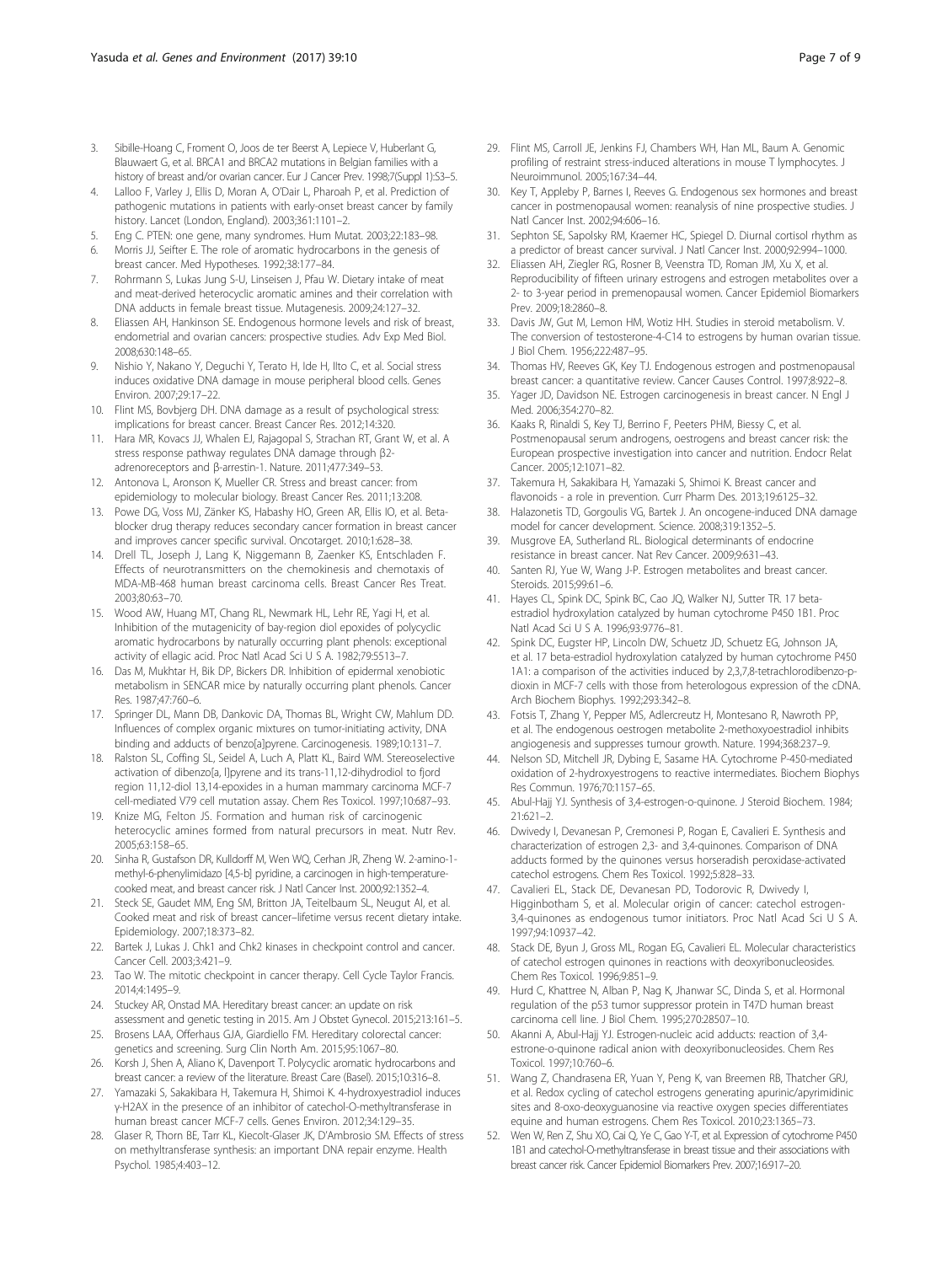- <span id="page-7-0"></span>53. Liehr JG. Is estradiol a genotoxic mutagenic carcinogen? Endocr Rev. 2000; 21:40–54.
- 54. Fleck SC, Hildebrand AA, Pfeiffer E, Metzler M. Catechol metabolites of zeranol and 17β-estradiol: a comparative in vitro study on the induction of oxidative DNA damage and methylation by catechol-O-methyltransferase. Toxicol Lett. 2012;210:9–14.
- 55. Chakravarti D, Mailander PC, Li KM, Higginbotham S, Zhang HL, Gross ML, et al. Evidence that a burst of DNA depurination in SENCAR mouse skin induces error-prone repair and forms mutations in the H-ras gene. Oncogene. 2001;20:7945–53.
- 56. McEwen BS. Protective and damaging effects of stress mediators: the good and bad sides of the response to stress. Metabolism. 2002;51:2–4.
- 57. McEwen BS. Central effects of stress hormones in health and disease: understanding the protective and damaging effects of stress and stress mediators. Eur J Pharmacol. 2008;583:174–85.
- 58. Antoni MH, Lutgendorf SK, Cole SW, Dhabhar FS, Sephton SE, McDonald PG, et al. The influence of bio-behavioural factors on tumour biology: pathways and mechanisms. Nat Rev Cancer. 2006;6:240–8.
- 59. Ondicova K, Mravec B. Role of nervous system in cancer aetiopathogenesis. Lancet Oncol. 2010;11:596–601.
- 60. Lutgendorf SK, Cole S, Costanzo E, Bradley S, Coffin J, Jabbari S, et al. Stressrelated mediators stimulate vascular endothelial growth factor secretion by two ovarian cancer cell lines. Clin Cancer Res. 2003;9:4514–21.
- 61. Cao L, During MJ. What is the brain-cancer connection? Annu Rev Neurosci. 2012;35:331–45.
- 62. Cooper CL, Cooper R, Faragher EB. Incidence and perception of psychosocial stress: the relationship with breast cancer. Psychol Med. 1989;19:415–22.
- 63. Chen CC, David AS, Nunnerley H, Michell M, Dawson JL, Berry H, et al. Adverse life events and breast cancer: case–control study. BMJ. 1995;311: 1527–30.
- 64. Kruk J, Aboul-Enein HY. Psychological stress and the risk of breast cancer: a case–control study. Cancer Detect Prev. 2004;28:399–408.
- 65. Kruk J. Self-reported psychological stress and the risk of breast cancer: a case–control study. Stress. 2012;15:162–71.
- 66. Kocic B, Filipovic S, Vrbic S, Pejcic I, Rancic N, Cvetanovic A, et al. Stressful life events and breast cancer risk: a hospital-based case–control study. J BUON. 2015;20:487–91.
- 67. Lillberg K, Verkasalo PK, Kaprio J, Teppo L, Helenius H, Koskenvuo M. Stressful life events and risk of breast cancer in 10,808 women: a cohort study. Am J Epidemiol. 2003;157:415–23.
- 68. Hermes GL, Delgado B, Tretiakova M, Cavigelli SA, Krausz T, Conzen SD, et al. Social isolation dysregulates endocrine and behavioral stress while increasing malignant burden of spontaneous mammary tumors. Proc Natl Acad Sci U S A. 2009;106:22393–8.
- 69. Williams JB, Pang D, Delgado B, Kocherginsky M, Tretiakova M, Krausz T, et al. A model of gene-environment interaction reveals altered mammary gland gene expression and increased tumor growth following social isolation. Cancer Prev Res (Phila). 2009;2:850–61.
- 70. Thaker PH, Han LY, Kamat AA, Arevalo JM, Takahashi R, Lu C, et al. Chronic stress promotes tumor growth and angiogenesis in a mouse model of ovarian carcinoma. Nat Med. 2006;12:939–44.
- 71. Sloan EK, Priceman SJ, Cox BF, Yu S, Pimentel MA, Tangkanangnukul V, et al. The sympathetic nervous system induces a metastatic switch in primary breast cancer. Cancer Res. 2010;70:7042–52.
- 72. Davis S, Mirick DK, Stevens RG. Night shift work, light at night, and risk of breast cancer. J Natl Cancer Inst. 2001;93:1557–62.
- 73. Hansen J. Risk of breast cancer after night- and shift work: current evidence and ongoing studies in Denmark. Cancer Causes Control. 2006;17:531–7.
- 74. Hansen J, Stevens RG. Case–control study of shift-work and breast cancer risk in Danish nurses: impact of shift systems. Eur J Cancer. 2012;48:1722–9.
- 75. Figueiro MG, Rea MS. The effects of red and blue lights on circadian variations in cortisol, alpha amylase, and melatonin. Int J Endocrinol. 2010; 2010:829351.
- 76. Straif K, Baan R, Grosse Y, Secretan B, El Ghissassi F, Bouvard V, et al. Carcinogenicity of shift-work, painting, and fire-fighting. Lancet Oncol. 2007;8:1065–6.
- 77. Flint MS, Baum A, Chambers WH, Jenkins FJ. Induction of DNA damage, alteration of DNA repair and transcriptional activation by stress hormones. Psychoneuroendocrinology. 2007;32:470–9.
- 78. Gidron Y, Russ K, Tissarchondou H, Warner J. The relation between psychological factors and DNA-damage: a critical review. Biol Psychol. 2006; 72:291–304.
- 79. Dhabhar FS, McEwen BS. Enhancing versus suppressive effects of stress hormones on skin immune function. Proc Natl Acad Sci U S A. 1999;96:1059–64.
- 80. Okamoto T, Adachi K, Muraishi A, Seki Y, Hidaka T, Toshima H. Induction of DNA breaks in cardiac myoblast cells by norepinephrine. Biochem Mol Biol Int. 1996;38:821–7.
- 81. Djelic N, Anderson D. The effect of the antioxidant catalase on oestrogens, triiodothyronine, and noradrenaline in the Comet assay. Teratog Carcinog Mutagen. 2003;Suppl 2:69–81.<https://www.ncbi.nlm.nih.gov/pubmed/14691981>.
- 82. Cwikel JG, Gidron Y, Quastel M. Low-dose environmental radiation, DNA damage, and cancer: the possible contribution of psychological factors. Psychol Health Med. 2010;15:1–16.
- 83. Hara MR, Sachs BD, Caron MG, Lefkowitz RJ. Pharmacological blockade of a β(2)AR-β-arrestin-1 signaling cascade prevents the accumulation of DNA damage in a behavioral stress model. Cell Cycle. 2013;12:219–24.
- 84. Yamazaki S, Miyoshi N, Kawabata K, Yasuda M, Shimoi K. Quercetin-3-Oglucuronide inhibits noradrenaline-promoted invasion of MDA-MB-231 human breast cancer cells by blocking β<sub>2</sub>-adrenergic signaling. Arch Biochem Biophys. 2014;557:18–27.
- 85. Yamazaki S, Sakakibara H, Takemura H, Yasuda M, Shimoi K. Quercetin-3-O-glucronide inhibits noradrenaline binding to α2-adrenergic receptor, thus suppressing DNA damage induced by treatment with 4 hydroxyestradiol and noradrenaline in MCF-10A cells. J Steroid Biochem Mol Biol. 2014;143:122–9.
- 86. Castagnetta LAM, Granata OM, Traina A, Ravazzolo B, Amoroso M, Miele M, et al. Tissue content of hydroxyestrogens in relation to survival of breast cancer patients. Clin Cancer Res. 2002;8:3146–55.
- 87. Bierhaus A, Wolf J, Andrassy M, Rohleder N, Humpert PM, Petrov D, et al. A mechanism converting psychosocial stress into mononuclear cell activation. Proc Natl Acad Sci U S A. 2003;100:1920–5.
- 88. Doll R. An overview of the epidemiological evidence linking diet and cancer. Proc Nutr Soc. 1990;49:119–31.
- 89. Johnson IT. New approaches to the role of diet in the prevention of cancers of the alimentary tract. Mutat Res. 2004;551:9–28.
- 90. Takemura H, Itoh T, Yamamoto K, Sakakibara H, Shimoi K. Selective inhibition of methoxyflavonoids on human CYP1B1 activity. Bioorg Med Chem. 2010;18:6310–5.
- 91. Shimoi K, Yoshizumi K, Kido T, Usui Y, Yumoto T. Absorption and urinary excretion of quercetin, rutin, and alphaG-rutin, a water soluble flavonoid, in rats. J Agric Food Chem. 2003;51:2785–9.
- 92. Mochizuki M, Kajiya K, Terao J, Kaji K, Kumazawa S, Nakayama T, et al. Effect of quercetin conjugates on vascular permeability and expression of adhesion molecules. Biofactors. 2004;22:201–4.
- 93. Kawai Y, Nishikawa T, Shiba Y, Saito S, Murota K, Shibata N, et al. Macrophage as a target of quercetin glucuronides in human atherosclerotic arteries: implication in the anti-atherosclerotic mechanism of dietary flavonoids. J Biol Chem. 2008;283:9424–34.
- 94. Murota K, Shimizu S, Chujo H, Moon JH, Terao J. Efficiency of absorption and metabolic conversion of quercetin and its glucosides in human intestinal cell line Caco-2. Arch Biochem Biophys. 2000;384:391–7.
- 95. Murota K, Matsuda N, Kashino Y, Fujikura Y, Nakamura T, Kato Y, et al. Alpha-Oligoglucosylation of a sugar moiety enhances the bioavailability of quercetin glucosides in humans. Arch Biochem Biophys. 2010;501:91–7.
- Yamashita N, Tanemura H, Kawanishi S. Mechanism of oxidative DNA damage induced by quercetin in the presence of Cu(II). Mutat Res. 1999; 425:107–15.
- 97. Das A, Wang JH, Lien EJ. Carcinogenicity, mutagenicity and cancer preventing activities of flavonoids: a structure-system-activity relationship (SSAR) analysis. Prog drug Res Fortschritte der Arzneimittelforschung Progrès des Rech Pharm. 1994;42:133–66.
- 98. Murota K, Hotta A, Ido H, Kawai Y, Moon J-H, Sekido K, et al. Antioxidant capacity of albumin-bound quercetin metabolites after onion consumption in humans. J Med Invest. 2007;54:370–4.
- 99. Slotkin TA, Zhang J, Dancel R, Garcia SJ, Willis C, Seidler FJ. Betaadrenoceptor signaling and its control of cell replication in MDA-MB-231 human breast cancer cells. Breast Cancer Res Treat. 2000;60:153–66.
- 100. Muthyala RS, Ju YH, Sheng S, Williams LD, Doerge DR, Katzenellenbogen BS, et al. Equol, a natural estrogenic metabolite from soy isoflavones: convenient preparation and resolution of R- and S-equols and their differing binding and biological activity through estrogen receptors alpha and beta. Bioorg Med Chem. 2004;12:1559–67.